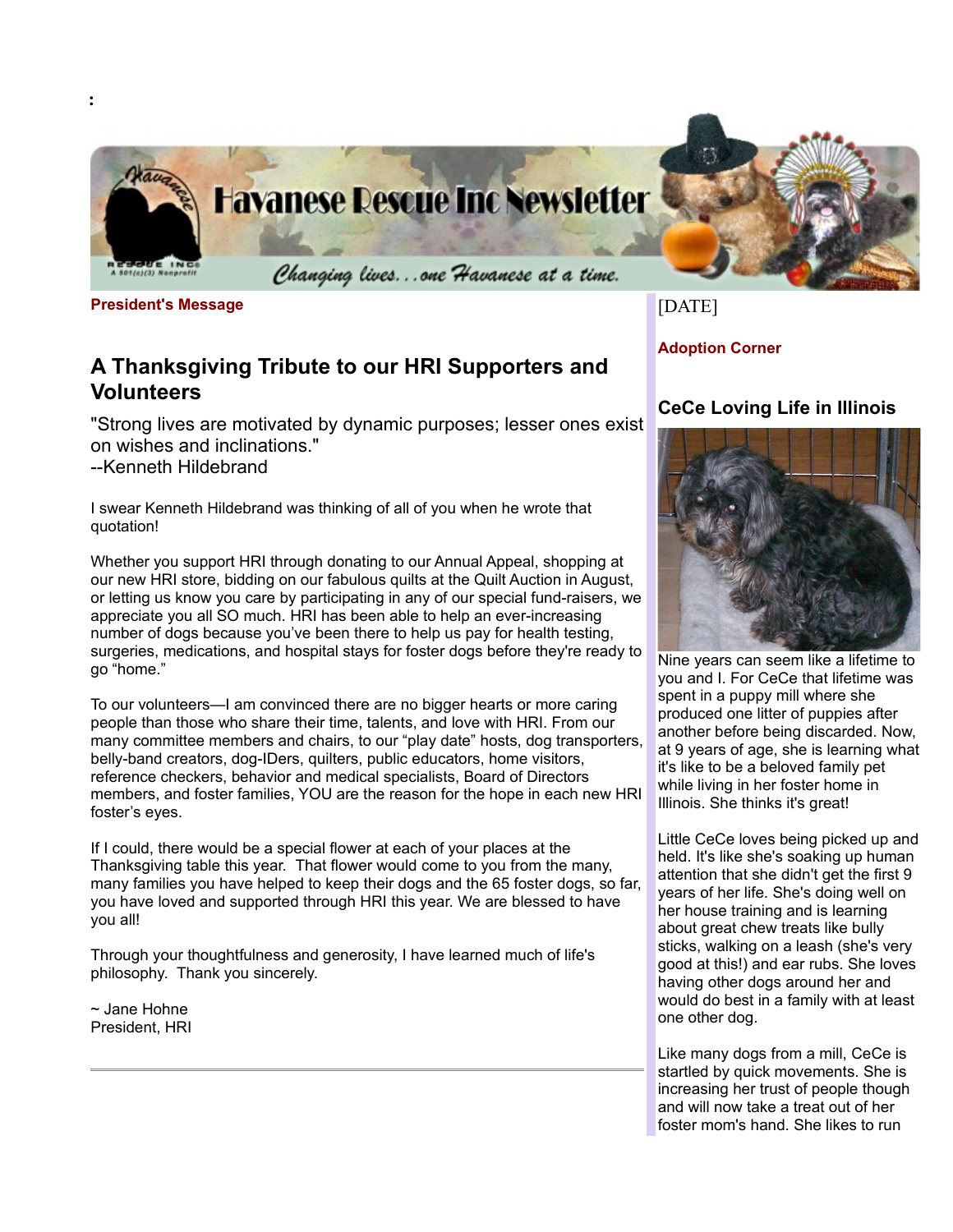# **In This Issue**

### **"The Hipsters" —Skeeter and Henry**

Two special needs boys that will melt your heart. [Read full article...](http://www.havaneserescue.com/index.php?option=com_acajoom&act=mailing&task=view&listid=21&mailingid=23&Itemid=20020#Hipsters)

### **Please Consider Being a Foster!**

What it takes. You'd be surprised to learn you have it! [Read full article...](http://www.havaneserescue.com/index.php?option=com_acajoom&act=mailing&task=view&listid=21&mailingid=23&Itemid=20020#foster)

### **The HRI Volunteer Committee...An Interview With Ursula Bassolino**

New volunteers. How it all happens! [Read full article...](http://www.havaneserescue.com/index.php?option=com_acajoom&act=mailing&task=view&listid=21&mailingid=23&Itemid=20020#UrsArticle)

### **Changing Lives — Suzy McQuown**

Another Amazing Rescue Angel! [Read full article...](http://www.havaneserescue.com/index.php?option=com_acajoom&act=mailing&task=view&listid=21&mailingid=23&Itemid=20020#Suzi)

### **Havanese Forum Donations are Welcomed by HRI**

A veritable landslide of goodies for our dogs! [Read full article...](http://www.havaneserescue.com/index.php?option=com_acajoom&act=mailing&task=view&listid=21&mailingid=23&Itemid=20020#Forum)

### **Letters from Home—Belle**

After two surgeries and several temporary stops, Belle is home at last! [Read full article...](http://www.havaneserescue.com/index.php?option=com_acajoom&act=mailing&task=view&listid=21&mailingid=23&Itemid=20020#BelleLetter)

### **Pepper - Still on the Waiting List**

After two surgeries and several temporary stops, Belle is home at last! [Read full article...](http://www.havaneserescue.com/index.php?option=com_acajoom&act=mailing&task=view&listid=21&mailingid=23&Itemid=20020#pepper)



Don't forget to add [noreply@havaneserescue.com](mailto:noreply@havaneserescue.com) to your approved senders list, so you may continue to receive The HRI Newsletter

# **"The Hipsters" —Skeeter and Henry**

By Lu Wyland

with it back to her very own dog bed where she eats the delicacy. It's the best of all worlds, in CeCe's view -- a delicious treat from someone she trusts and the ability to eat it in clean and comfortable place that is just for her, her very own dog bed.

CeCe goes up to visitors and sniffs them. She also accepts pets from them as long as they don't lean over her. This is frightening to CeCe. She is going to be a wonderful addition to the lucky family that is chosen to adopt her. This little girl is sure to steal your heart but have no fear...she'll share hers with you and it's a beauty.

## **Isabella**



Adorable Isabella, listed in the October Newsletter, is still looking for her forever home.

To learn more about adopting these wonderful Havanese, please click on [adoptions](http://www.havaneserescue.com/index.php?option=com_content&view=category&layout=blog&id=36&Itemid=159)

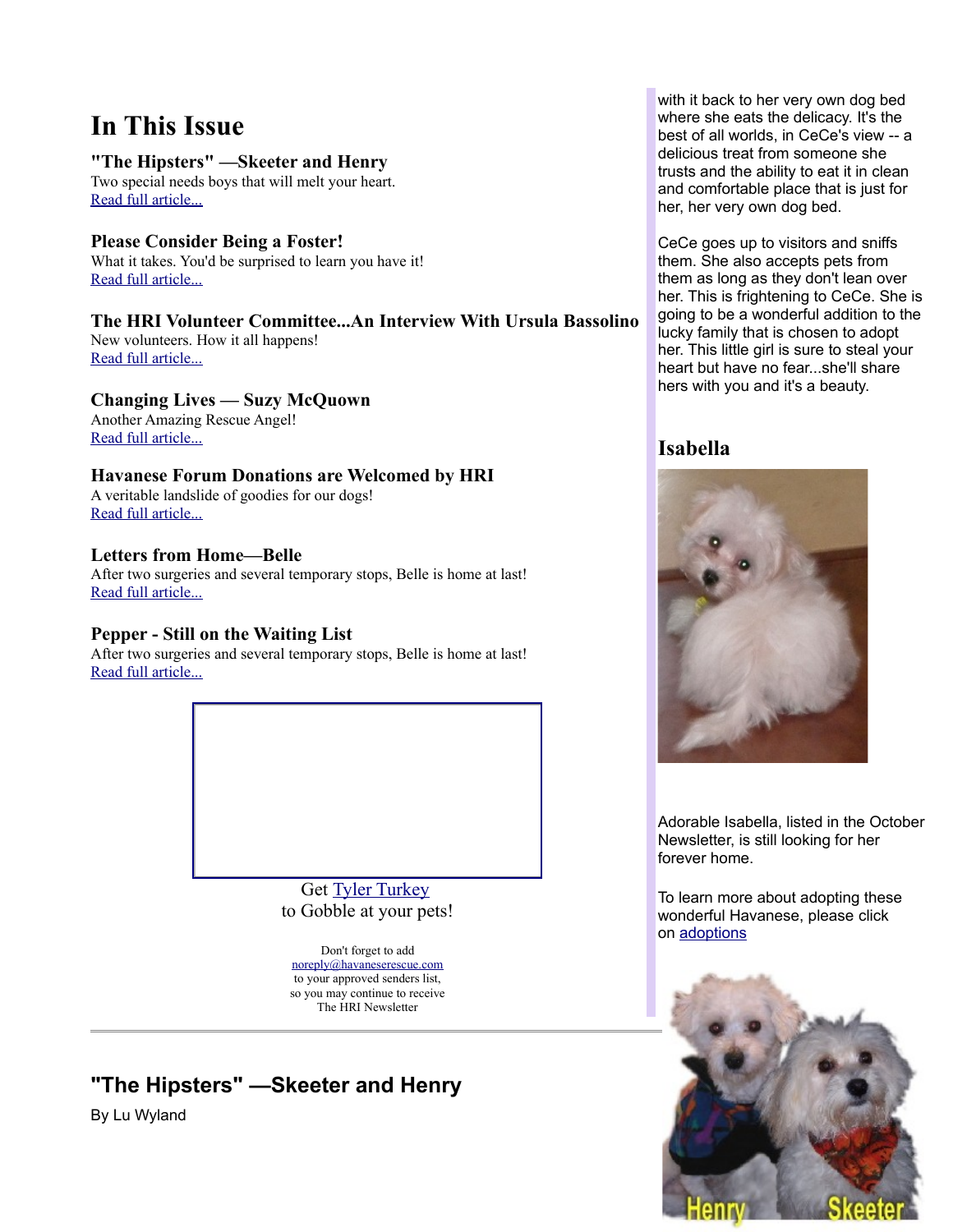HRI gets calls for help with special needs Havanese at an increasing rate. The economy is having a negative impact on families' abilities to care for the dogs they purchased.

Skeeter was returned to the pet store after he was found to have bilateral hip dysplasia. Unfortunately, he was left untreated for so long that his muscles atrophied significantly and both femoral heads became necrotic. He needed a femoral head osteotomy on both legs to have any chance at a normal life. This puppy's pain was so great before surgery that he was on narcotic pain relief throughout the day. He was totally unable to use his rear legs. An enterprising pup, Skeeter learned to walk on his front legs. He so wants to be a part of life!

Days after Skeeter had his surgery, HRI was contacted about a Havanese left in a shelter with Legg Calve Perthes. Henry, too, needs a femoral head osteotomy, though his need is related to one leg only.

Skeeter and Henry's paths crossed not only medically, but quite literally! Both are in the same foster home in WA state. Henry is an affectionate lap sitter who LOVES his walks on a leash. He thinks the backyard is just a space between him and an outside adventure. He lived on his own, judging from the info shared with the shelter and his totally matted condition. (Even his eyes were matted.) Henry is a chewer extraordinaire! Toys, leashes, harnesses, bully sticks, and the ears and appendages of his foster siblings are all fair game to Henry!

Skeeter went into surgery very compromised, so his road to recovery will be longer. He still has a fair amount of pain, which is managed with medication. He has undergone water therapy and exercises to help him regain use of his hind legs. Skeeter loves having his ears and neck rubbed. His foster mom, HRI president Jane Hohne, says that it's clear that Skeeter wants to join in play with the other Havanese in his foster family. His foster dad built him a ramp so he can move more easily from inside the house to outdoors. When he's allowed on the ramp with close supervision, Skeeter takes joy in being able to get himself in and out of the house. Both he and Henry will make wonderful pets for the right family very soon. We're glad that HRI is able to help them take steps toward that life.



## **Please Consider Being a Foster!**

By Lori Brostrom

Pop quiz—what qualifications do you need to foster dogs for HRI?

- A. Skills to rival Cesar Millan
- B. A huge fenced-in yard and nothing but time on your hands
- C. A big heart, some patience, some free time, and a basic knowledge about dogs

If you answered "C" you may be just who we're looking for! If you read this newsletter, you know that HRI has never been in greater need of fosters for the increasing number of dogs we hear about daily. You also probably know—and care enough about dogs to be a good foster, or know people who would be.

Contrary to what many potential fosters may fear, the HRI intake committee excels at placing dogs in the right foster homes. Some dogs have special needs, and require more experienced fosters. However, most dogs just need a good, stable home where they can work through minor issues, be assessed so they can find the right forever home, and reestablish the confidence that they're valued and well taken care of. Many need to be around other dogs, while a few need to be the only dog. Some need socialization, and others will fit right into your pack. Some need to be taught manners or housetrained, and others are or will quickly become model canine citizens. The committee makes sure there's a good fit between the dog's needs and your skills and home situation.

As a foster, you're never left on your own, and there's a lot of support—emotionally, monetarily, and in practical terms. HRI and its network of volunteers are there to help and advise, if needed, at every step along the way. Your commitment is to be flexible and sensitive to the needs of the foster dog, and to be willing to devote enough time for play, exercise,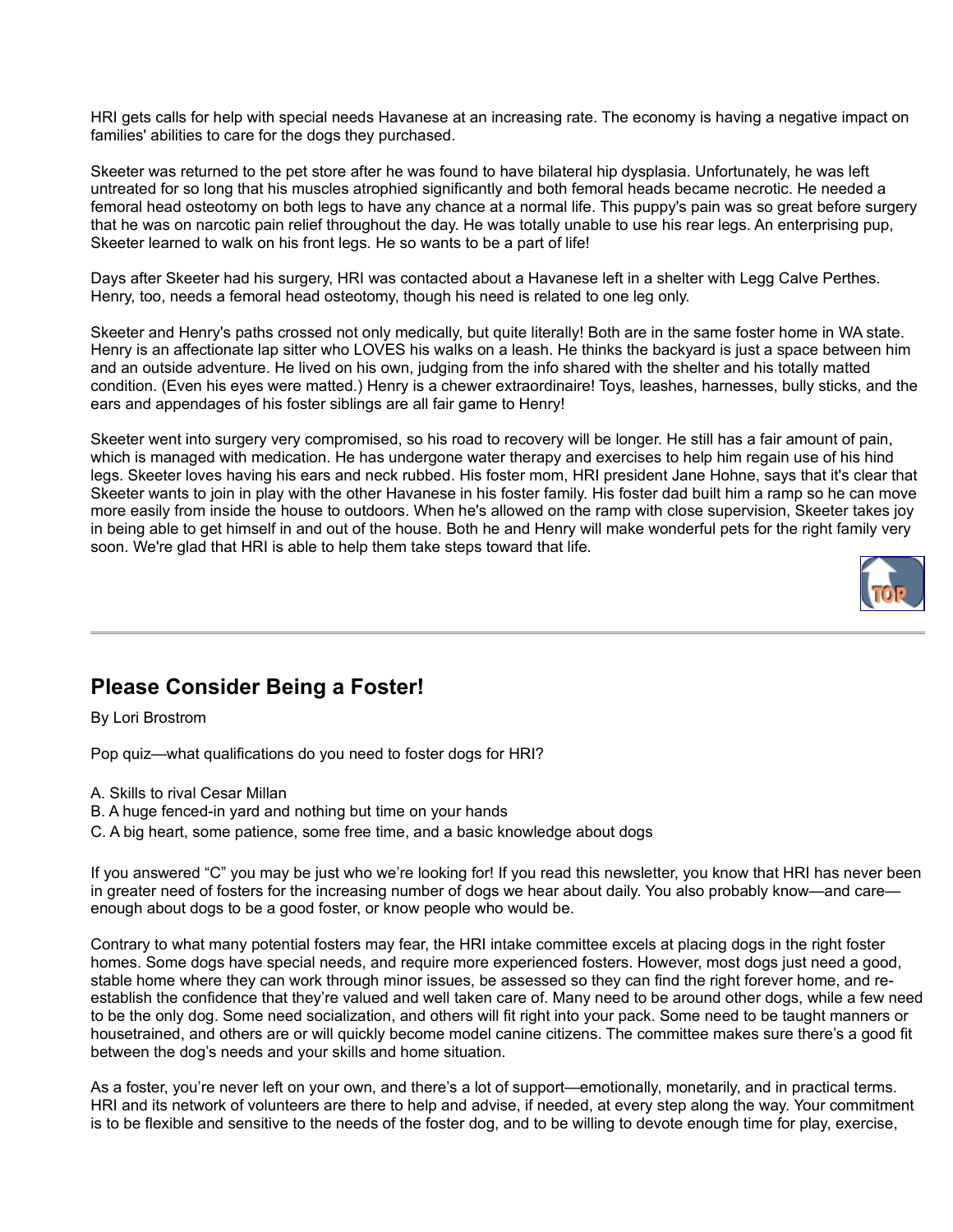snuggling, and basic guidance and training as long as the dog is in your home.

The big heart comes in handy all along, but especially at the end, when you've done your job well enough to know it's time to turn your foster dog over to its perfect forever home, and be grateful and happy that you've been able to make such a difference in one little life. In turn, you'll be part of a growing community of Hav lovers and former foster dogs who will be forever grateful to you!

Please consider fostering a rescue dog. For some, it may not be the right time in your life due to a demanding job, issues with other pets or family caregiving obligations, or unwilling family members. Even if your family situation is right, you're under no obligation to foster at any time, but it's important for HRI to have as many approved fosters as possible across the country in case the right dog comes up at the right time. To learn more about fostering, please visit the [HRI website](http://www.havaneserescue.com/undefined/) and click

on "Volunteering" in the left-hand column, and then on "About Fostering Dogs." Thank you for considering this—from every rescue Hav past, present, and future!



# **The HRI Volunteer Committee...An Interview With Ursula Bassolino**

By Suzy McQuown

**Who comprises the HRI Volunteer Committee?** It is a group of three people: Pat Potter, Peggy Baird, and Ursula Bassolino, plus a group of dedicated "processors"—the astute people who assess applicants to determine how they will fit in as members of the winning team of HRI volunteers. There are other temporary members from the Board and also some State Contacts, who work on a part-time basis. Listing the entire group would take up too much room, but each and every member is greatly appreciated.

**What do they do?** They make many phone calls to applicants and their references and, along the way, create a profile of the new volunteer. Once that information is completed, members of the committee team up with a board member to evaluate the data and discuss approval. Following the okay by the committee, the new volunteer receives a welcome with details about membership, an invitation to the volunteer e-mail list, and in the case of a foster home, a home evaluation. Their contact information is posted to the interactive HRI Roster, one of the most important tools we have in our rescue.

**Does the committee's involvement with new members end at approval?** No. Although the committee's primary task is to "vet" new volunteers, they continue to remain available to the new members should they need help navigating within our rescue, since we are the first "faces" of HRI.

**What has the committee been up to of late?** We have processed 32 wonderful new volunteers for HRI since early summer, and are working on sixteen more. In closing, I would like to add the following: "We are so fortunate to have such exceptional people who want to work together to save our special dogs that are in need."

Thank you so much to Urs, as well as to all of the Volunteer Committee members, for your incredible commitment to the volunteers and the dogs of HRI!



**Changing Lives — Suzy McQuown**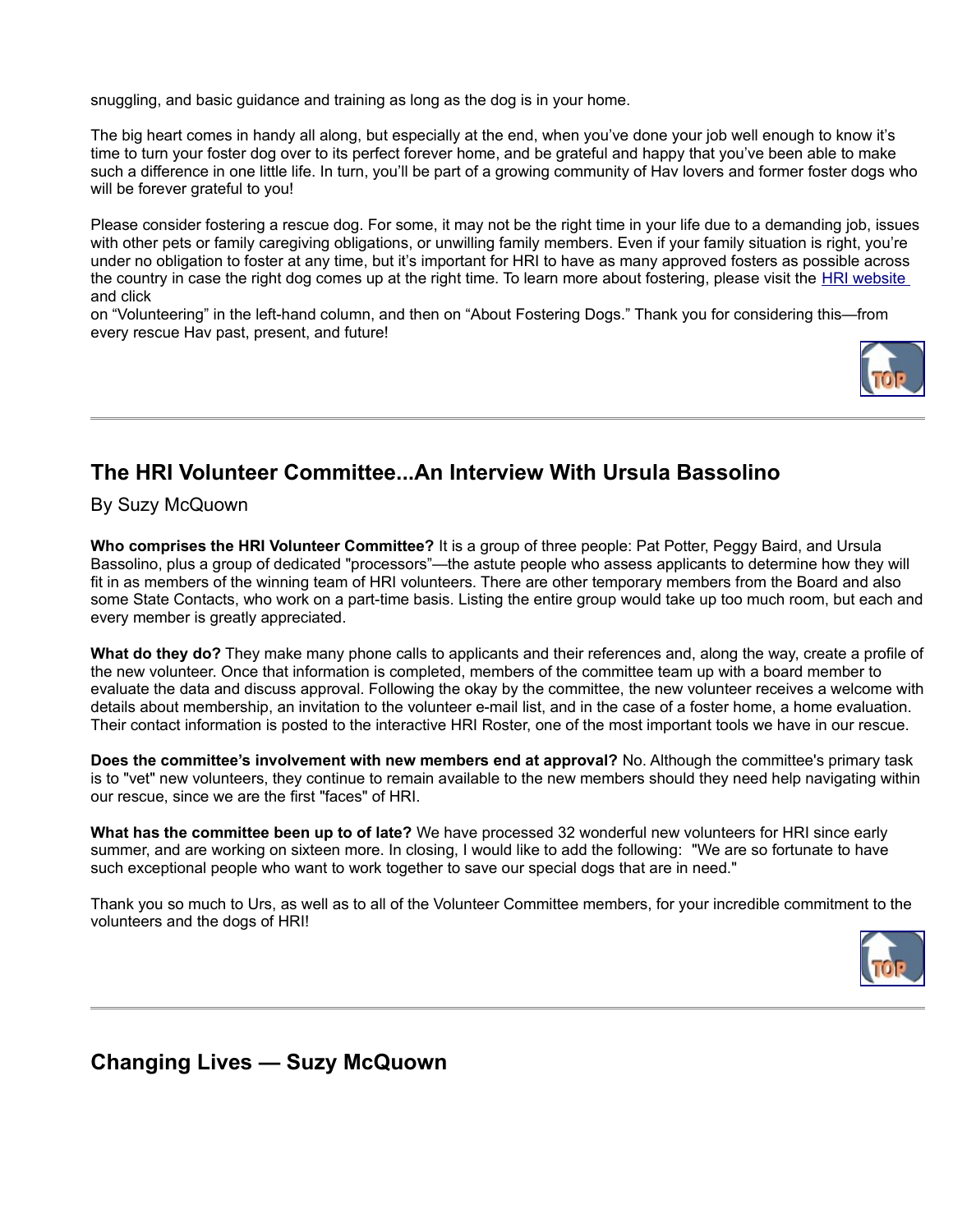### By Stacy DeJoseph



Angels are among us. They are everywhere, doing wonderful, creative work. Some are well-known and familiar, others quiet and reserved. They bless our dogs, enrich our organization, and make us better. One of these cherished angels is Suzy McQuown.

Suzy is a woman with a beautiful soul, impossible not to love. She possesses a grace, warmth, intellect, and kindness that seems to radiate from within. Expecting nothing in return, she simply goes about her business, working hard and sharing her many abilities and talents. She is a writer extraordinaire and a favored wordsmith to many. (I was quaking in my shoes to think that I would be writing an article about Suzy). Aside from being a regular contributor to our newsletter, she also helps with editing and proofing of other newsletter pieces. Those of you who contributed to the Annual Appeal got to see, firsthand, another of Suzy's fine works. She created, printed, and personally wrote a thank you card to every Annual Appeal donor. Since then, she has taken on the additional responsibility of handwriting notes of appreciation to donors who contribute to our organization throughout the year. When asked to be of help with HRI's new online store, she readily agreed and went right to work. Suzy is a doer.

Ben, Suzy's son, is following very closely in his mother's footsteps in being of service to others. This young man was bar mitzvahed this past spring and, as a part of that process, was asked to perform a number of good deeds. One of Ben's chosen deeds was to produce a new video, dedicated to our many volunteers. "The Special Needs Dogs of HRI" is a beautiful tribute. We are very grateful to Ben for honoring these dogs.

Suzy is one of our treasures. She gives of her time and always shows us about gifts of the heart. We are very thankful that she is one of us.



## **Havanese Forum Donations are Welcomed by HRI**

By Laurie Frangione

As a new member of HRI, I decided that I wanted to help. Besides waiting for a foster pup to come my way, I had hoped to help in another way. After several discussions with Jane Hohne, we agreed that I would take the position of East Coast Supply person. My first challenge was to find a way to stock my cabinet. You certainly cannot be a supply person without supplies!

Two years ago I came across the Havanese Forum. I was getting my third Havanese and decided to join, to talk to people who enjoy this wonderful breed as much as I do. I got much more than conversation! I made fast friends who I can rely on for information, emotional support and, most recently, their kindness.

I put out a request to these wonderful people to consider donating harnesses, leads, toys, blankets, and anything



they felt would help the pups who come through our rescue program. Well, the response was incredible! Within weeks I was receiving packages delivered on a daily basis, filled with tons of goodies for HRI from my Forum friends.

I received 56 homemade belly bands, homemade blankets, and packages full of new harnesses and toys, beds, clothing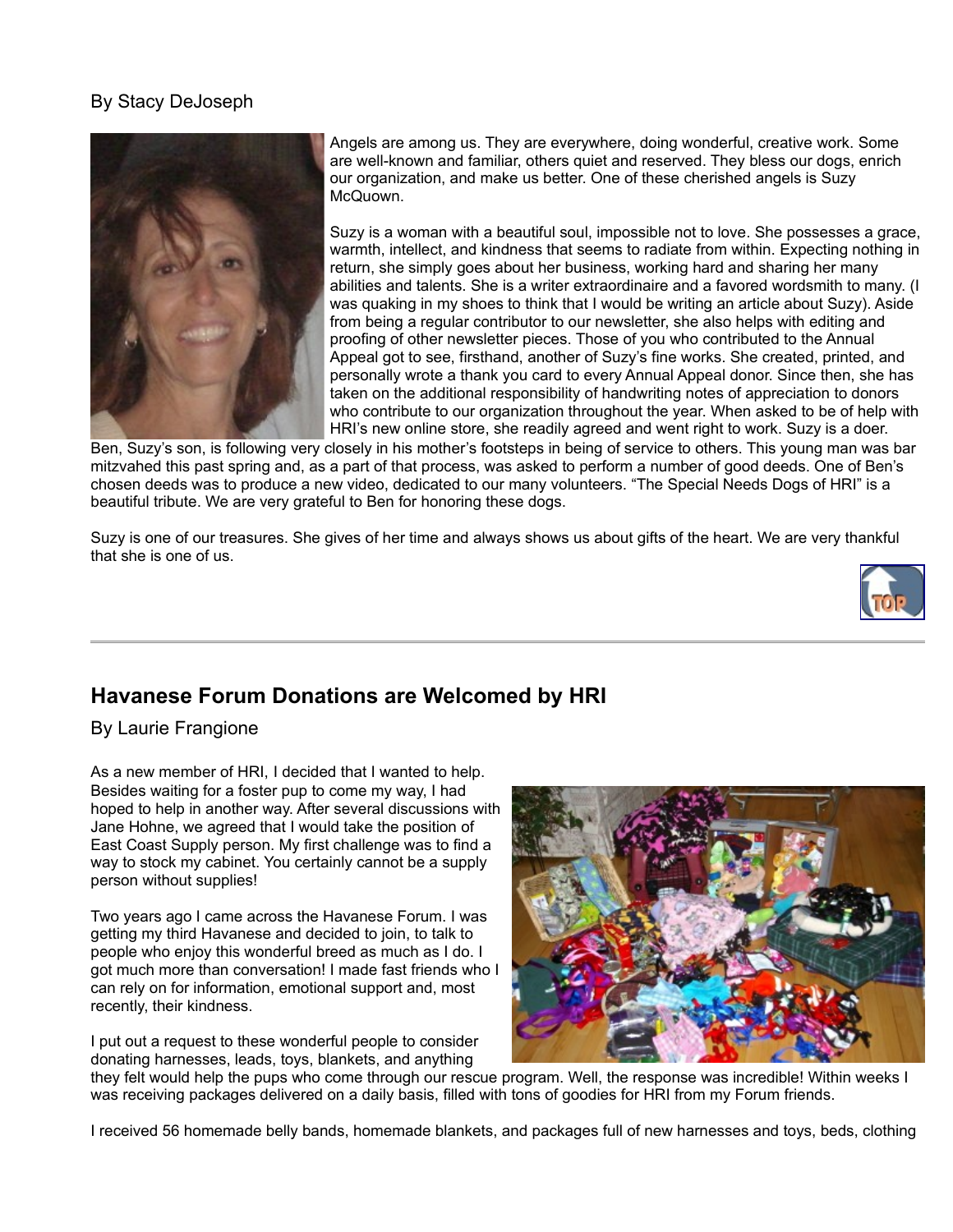—everything to help our foster families make their pups' new lives better. That was only in the first few weeks. Although my closet is full now, it will not be long before the supplies will dwindle as we get more and more rescues in. I know for sure that the next time I put out a plea to help our rescues, the Havanese Forum members will rise to the occasion!

I don't quite know how to properly thank my Forum friends who have helped me fill my closet. But, I certainly wanted all to know how wonderfully generous they are!



## **Letters from Home—Belle**



This story definitely sounds like another one of those "meant to be" tales, but somehow I do believe in miracles now that I've found my forever home… God just stays anonymous.

My name is Belle and I'm just about 11 lbs. of white fluff with the "face of a baby seal," so I'm told. I'm six, and have finally found the nicest, most comfortable place to grow old! I was staying in Florida with the Perlmutters (also a most wonderful place to be, by the way!) when they took me for a ride to meet my potential forever parents. It was love at first sight. Pat and Frank were vacationing in Florida and drove to meet us. They talked quietly and gently to me and whispered that I would have a fur-sister named Caliente (Cali). They told me they had two children of their own (older boys, Frank and Adam). It would be the perfect home! I agreed! Yes!

I needed some surgery on my left knee before all the final arrangements could be made. I kissed and hugged Jody and Paula and stayed with a nice family, the Donners, in Virginia. My second surgery went very well and I was ready to travel to New Jersey. Pat and her friend, Marcie, made the trip to pick me up. That was also a sad day, saying good-bye to such nice people again, even though I was looking forward to meeting Cali and seeing my new home.

I traveled well and after some hours was greeted by so many new people. The best part was meeting my sister, Cali. She's so nice to me, but wants to "play"—something I'm not sure about. Well, I knew I'd learn. My new backyard is just fabulous! I love being outside and exploring—there's a bird feeder, a pool, and a deck. Wow! I chase squirrels, lie in the sunshine, and just have fun sniffing and prowling among the flowers. Pat and Frank (I call them Mom and Dad now) made this great doggie door for Cali and me to go in and out. I like it a lot more than she does. I'm much more independent! Mom always watches, though, and lots of times calls me in if she sees me rolling in something or hanging out under the bird feeder! (Somehow the birds don't come when I do that…)

I've enclosed several photos so you can see my new sister and me! I'm very lucky—I sleep on the bed (no more crate) with Mom, Dad, and Cali, and they say they are lucky, too! Thank you Havanese Rescue, I love you!

Belle



## **"Wouldn't You Like to be a Pepper too?"**

Pepper (featured in the newsletter header wearing the headdress  $\mathbb{C}$ ) answers a definite yes to being a "Pepper." He loves his new life and the "Dr. Pepper," song his foster mom sings to him.